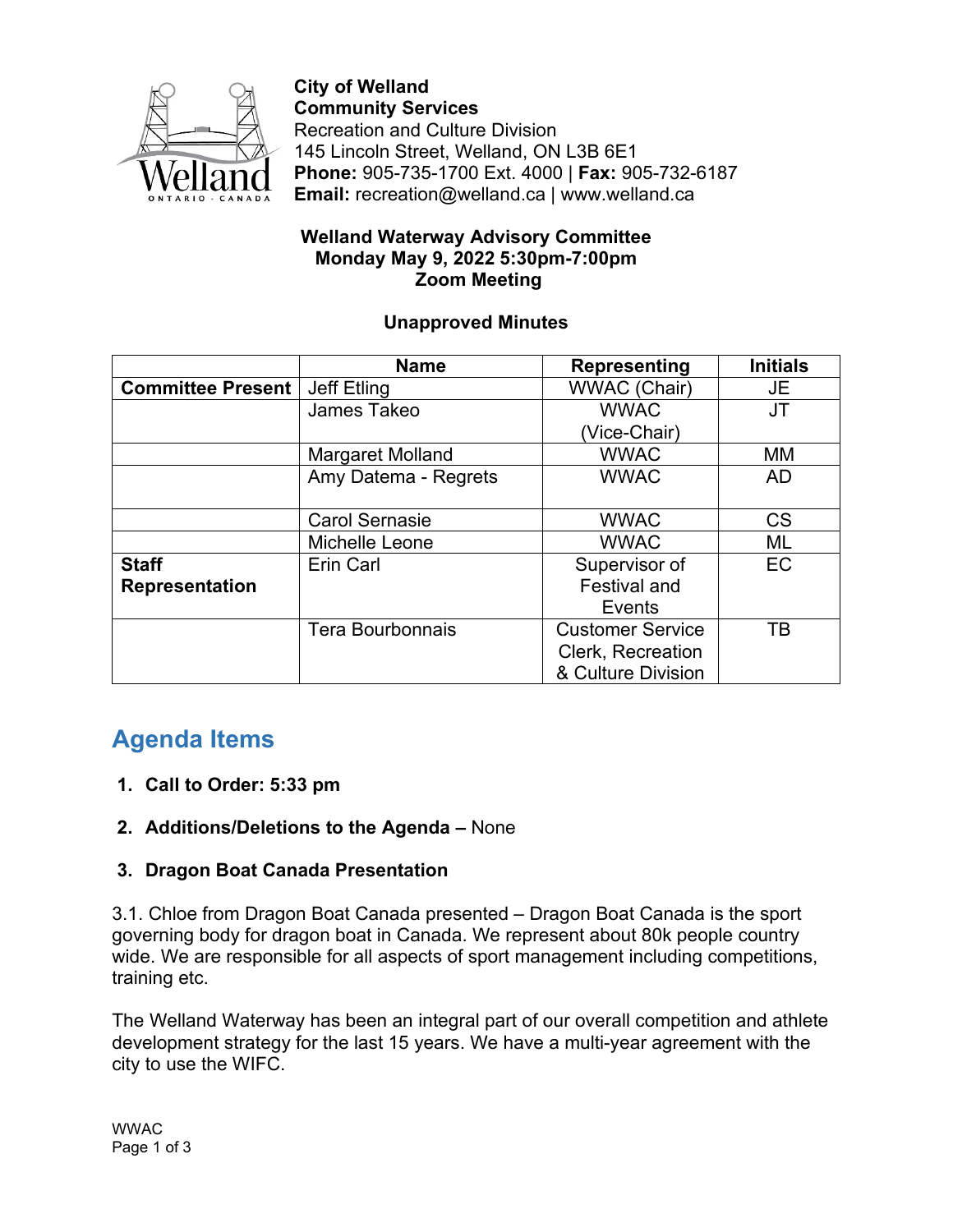

**City of Welland Community Services** Recreation and Culture Division 145 Lincoln Street, Welland, ON L3B 6E1 **Phone:** 905-735-1700 Ext. 4000 | **Fax:** 905-732-6187 **Email:** recreation@welland.ca | www.welland.ca

In 2013 we successfully applied to Trillium in partnership with Welland, which allowed us to obtain a fleet of dragon boats (12-14k each) we currently have 14 boats which are for the exclusive use of the Canadian championships, National Team training and club crew racing. All boats must be the same as they are provided for races and not brought by the individual teams. The city stores and secures the boats for us and the city has always included Dragon Boat in the conversation regarding the onset and use of the waterway. Welland is our #1 venue in the country and has been the home of the national championship for 6 out of 10 years. This includes training and selection camps annually as well as the dragon boat clubs that run on the waterway.

The Canadian championships typically include about 3500 people per day of the 4-day championship: this does not include coaches and officials. We have a combine which is held in the fall of even years, and our world championships and national teams are all encompassing which includes junior all the way to 60+. This year the combine will be in Welland and will include about 600 athletes.

Dragon boat Canada would love to remain engaged with the city, the staff are so pleasant and easy to work with and we appreciate the venue and positive partnership (with the city) very much.

- **4. Conflicts of interest – none**
- **5. Adoption of Minutes – Carried**

#### **6. Business Arising from previous meetings/minutes – none**

#### **7. New Business**

7.1. We (the city) are still waiting to hear from the Region about trimming the greenery around the signs on Merritt Island.

7.2 Jeff requested for the committee to have a tour of the WIFC, Erin advised we need to focus on getting the construction completed in time for the Canadian summer games, and in September we can revisit this and schedule a meeting to be a tour instead.

7.3 James would like to see the community boat house and Erin will investigate scheduling the various facility tours.

7.4. July 11<sup>th</sup> will be the first date when we can first do a tour of the facilities, Erin will set it up.